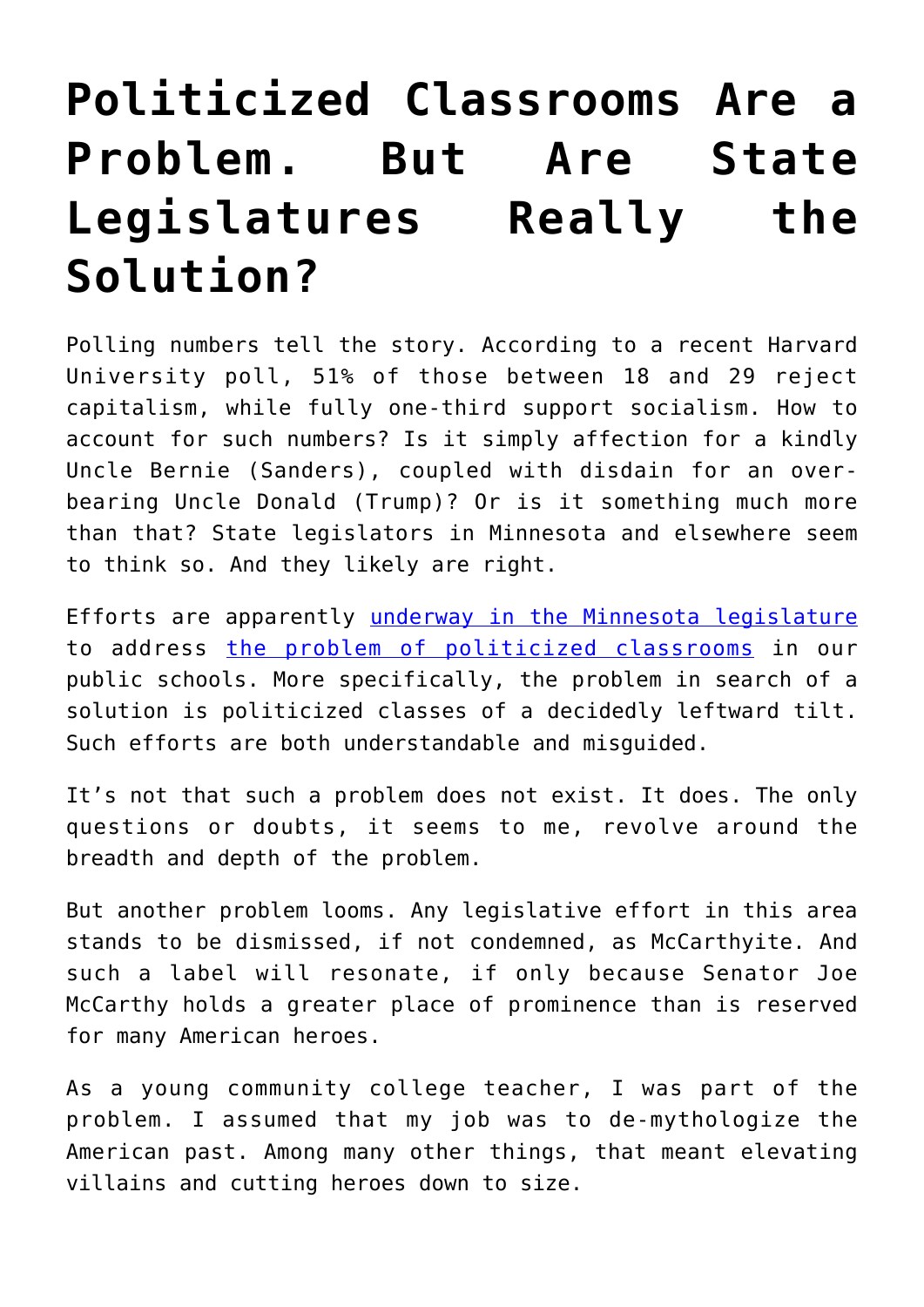It didn't take too many years for me to discover that a lot of that work had already been done—and was continuing to be done. How so? I learned a few things from those among my students who were recent high school graduates. That is to say, I gradually came to grips with what they knew and didn't know about the American past.

For example, students knew all about Joe McCarthy and his "witch hunts," but not much about Thomas Jefferson, except that he owned slaves and slept with at least one of them. So, over time I found myself elevating heroes and cutting villains down to size.

My goal was always balance: America, warts and all, but not an America that was fundamentally irrevocably flawed. America as a force for good in the world, but not an America that has never gone wrong.

Maybe that very balancing act is going on in classrooms across the country. But in all likelihood it's not.

What can be done to learn the truth of the matter? This is primarily a job for parents and local school boards. And in the end it may be an argument for school vouchers.

There was a time when public schools were seen to be agents for educating patriots and citizens. In addition to teaching the three "Rs," the public school system in its infancy was also about the business of Americanizing and Protestantizing the young, especially the immigrant young in our big cities. Catholics and others responded by creating schools of their own. There is a certain irony here. If there once was a time when parents withdrew their children from public schools because there was too much (of the wrong sort of) religion in them, today parents remove their children because there is, at best, no religion in them. And at worst? Hostility toward religion in general.

None of this is to suggest that the legislature or local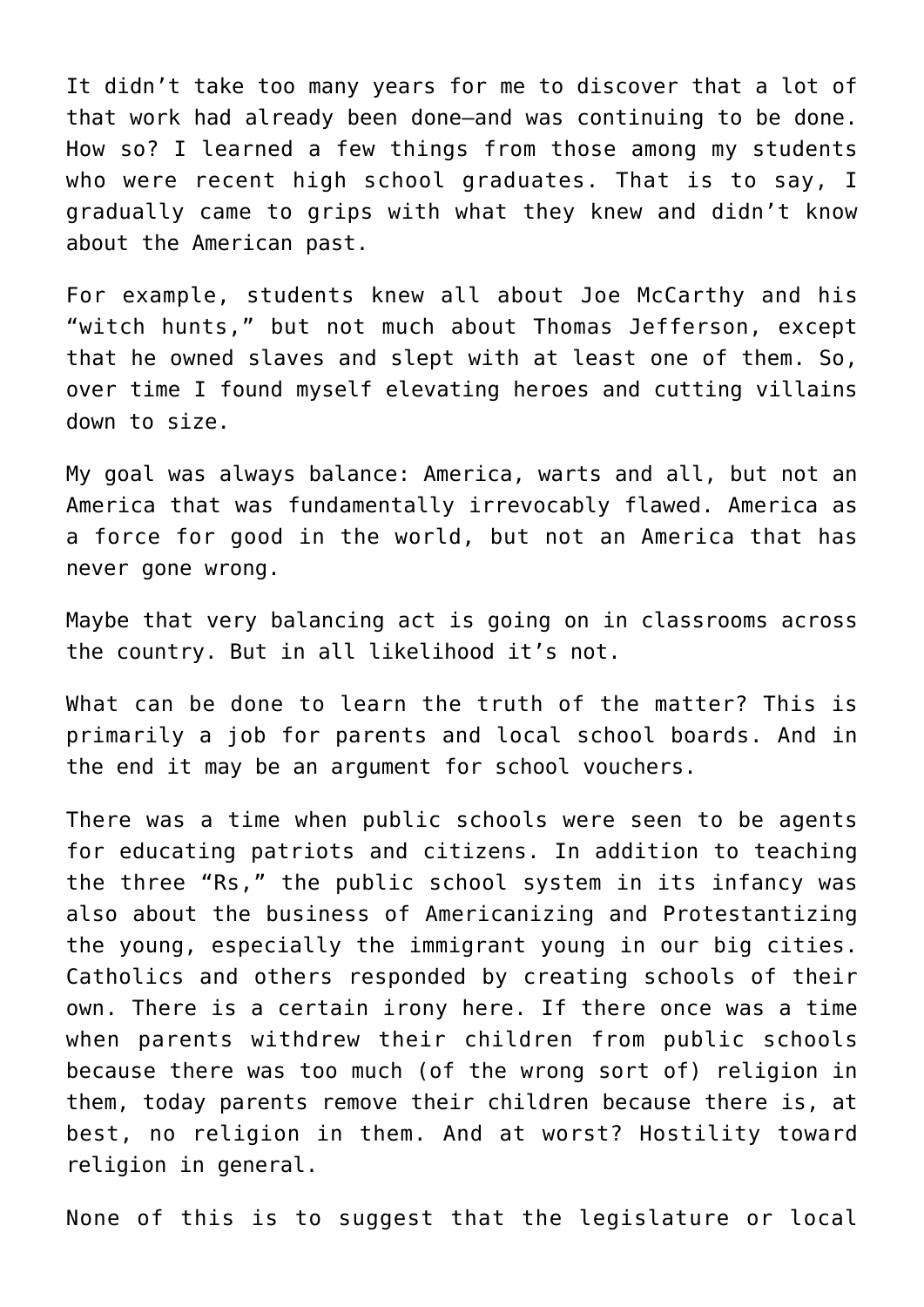school districts lack the authority to decide what should be taught in our public schools. Whoever pays the piper calls the tune. Simply because that authority is seldom exercised does not mean that it does not exist. Academic freedom is one thing; the power of the purse is quite another.

During the Scopes "monkey trial" of the mid-1920s, the Baltimore curmudgeon/essayist, H.L. Mencken, was a great defender of biology teacher John Scopes. He certainly thought that the theory of evolution should be taught. He also thought that Darwin was right. But guess what? Mencken also wrote a piece in the *Nation* magazine defending the authority of the Tennessee state legislature to pass laws dictating what should or should not be taught in the state's public schools. Whoever pays the piper . . .

While there may be some doubt about exactly what is going on in our public school classrooms, there should be no doubt that Mencken was right.

There should also be no doubt that a sea change of sorts has taken place within our public school system between its origins and today. Nor is there much doubt that most of this sea change has occurred during the last half century. Americanization has given way to multiculturalism, while a generic Protestantization has given way to a general secularization.

And citizenship? Once it meant celebrating the American founding. Now, probably not. Once it was linked with patriotism. Now, probably not. Once it was premised on acquiring an understanding of the American system of limited government. Now, probably not. Once it was grounded in an appreciation of the American story, flaws and all. Now, probably not. And once the emphasis was on thinking critically *about*. . . . Now the emphasis is on being critical *of*. . . .

Can another sea change take place? Yes, but it will require